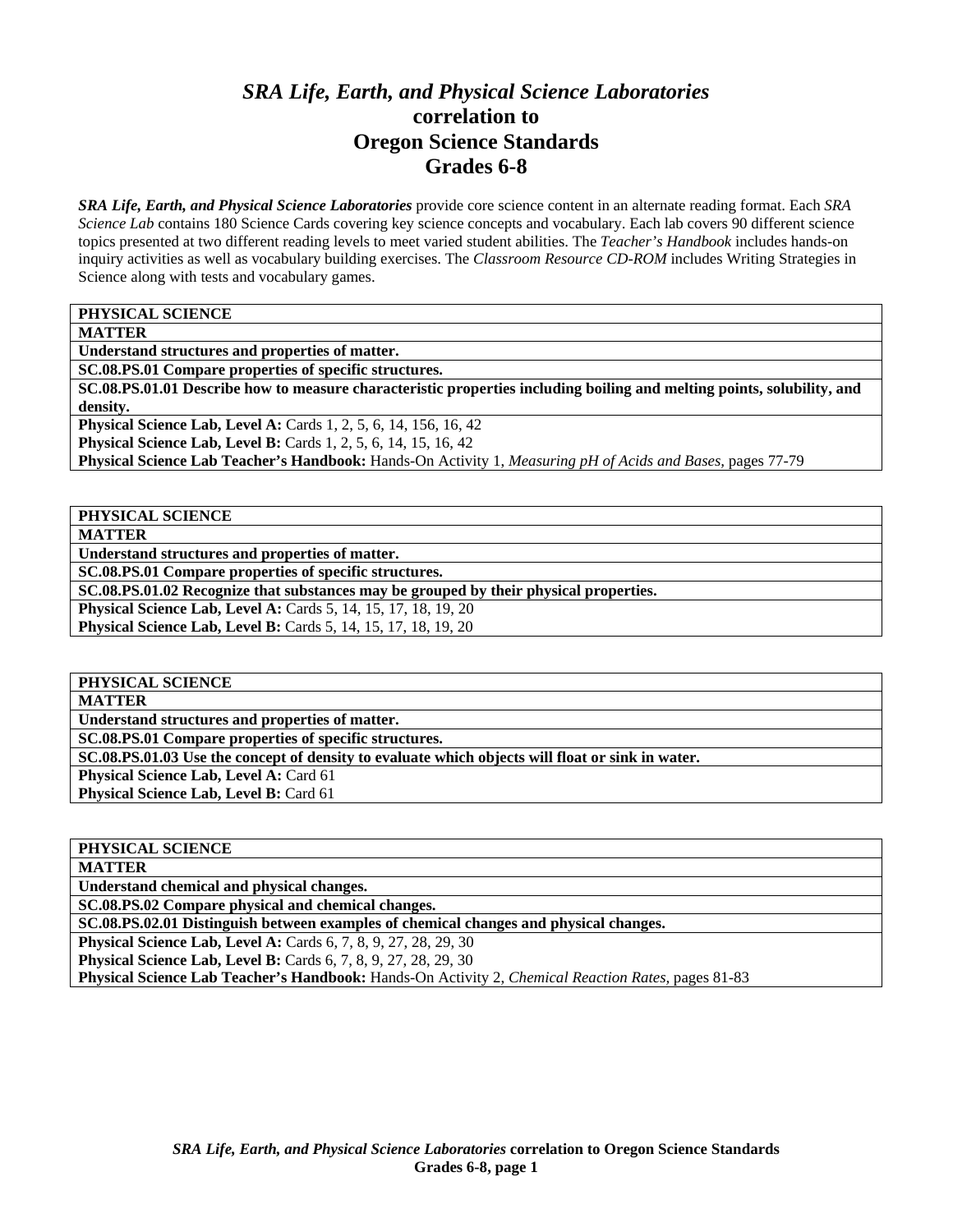**PHYSICAL SCIENCE** 

**MATTER Understand chemical and physical changes.** 

**SC.08.PS.02 Compare physical and chemical changes.** 

**SC.08.PS.02.02 Describe processes that will separate the components of physical mixtures.** 

**Physical Science Lab, Level A: Cards 12, 13** 

**Physical Science Lab, Level B: Cards 12, 13** 

#### **PHYSICAL SCIENCE**

**MATTER** 

**Understand chemical and physical changes.** 

**SC.08.PS.02 Compare physical and chemical changes.** 

**SC.08.PS.02.03 Describe events that accompany chemical changes, but not physical changes.** 

**Physical Science Lab, Level A: Cards 9, 27, 28, 29, 30** 

**Physical Science Lab, Level B: Cards 9, 27, 28, 29, 30** 

**Physical Science Lab Teacher's Handbook:** Hands-On Activity 2, *Chemical Reaction Rates,* pages 81-83

#### **PHYSICAL SCIENCE**

**MATTER** 

**Understand chemical and physical changes.** 

**SC.08.PS.02 Compare physical and chemical changes.** 

**SC.08.PS.02.04 Explain how our understanding of the nature of matter and chemical reactions has changed over time. Physical Science Lab, Level A:** Cards 1, 2, 3, 4, 5, 6, 7, 8, 9, 10, 11, 12, 13, 14, 15, 16, 17, 18, 19, 20, 21, 22, 23, 24, 25, 26, 27, 28, 29, 30

**Physical Science Lab, Level B:** Cards 1, 2, 3, 4, 5, 6, 7, 8, 9, 10, 11, 12, 13, 14, 15, 16, 17, 18, 19, 20, 21, 22, 23, 24, 25, 26, 27, 28, 29, 30

**Physical Science Lab Teacher's Handbook:** Hands-On Activity 1, *Measuring pH of Acids and Bases,* pages 77-79; Hands-On Activity 2, *Chemical Reaction Rates,* pages 81-83

#### **PHYSICAL SCIENCE**

**FORCE** 

**Understand fundamental forces, their forms, and their effects on motion.** 

**SC.08.PS.03 Explain interactions between force and matter and relationships among force, mass, and motion.** 

**SC.08.PS.03.01 Recognize and describe the motion of an object based on its mass and the force exerted on it.** 

**Physical Science Lab, Level A: Cards 50, 51, 52, 53, 54, 55, 56, 57, 58, 59** 

**Physical Science Lab, Level B:** Cards 50, 51, 52, 53, 54, 55, 56, 57, 58, 59

**Physical Science Lab Teacher's Handbook:** Hands-On Activity 4, *Reducing Friction,* pages 89-91

#### **PHYSICAL SCIENCE**

**FORCE** 

**Understand fundamental forces, their forms, and their effects on motion.** 

**SC.08.PS.03 Explain interactions between force and matter and relationships among force, mass, and motion. SC.08.PS.03.02 Predict the change in direction or speed of an object by changing the forces acting on it.** 

**Physical Science Lab, Level A:** Cards 54, 55, 56, 57, 58, 59

**Physical Science Lab, Level B:** Cards 54, 55, 56, 57, 58, 59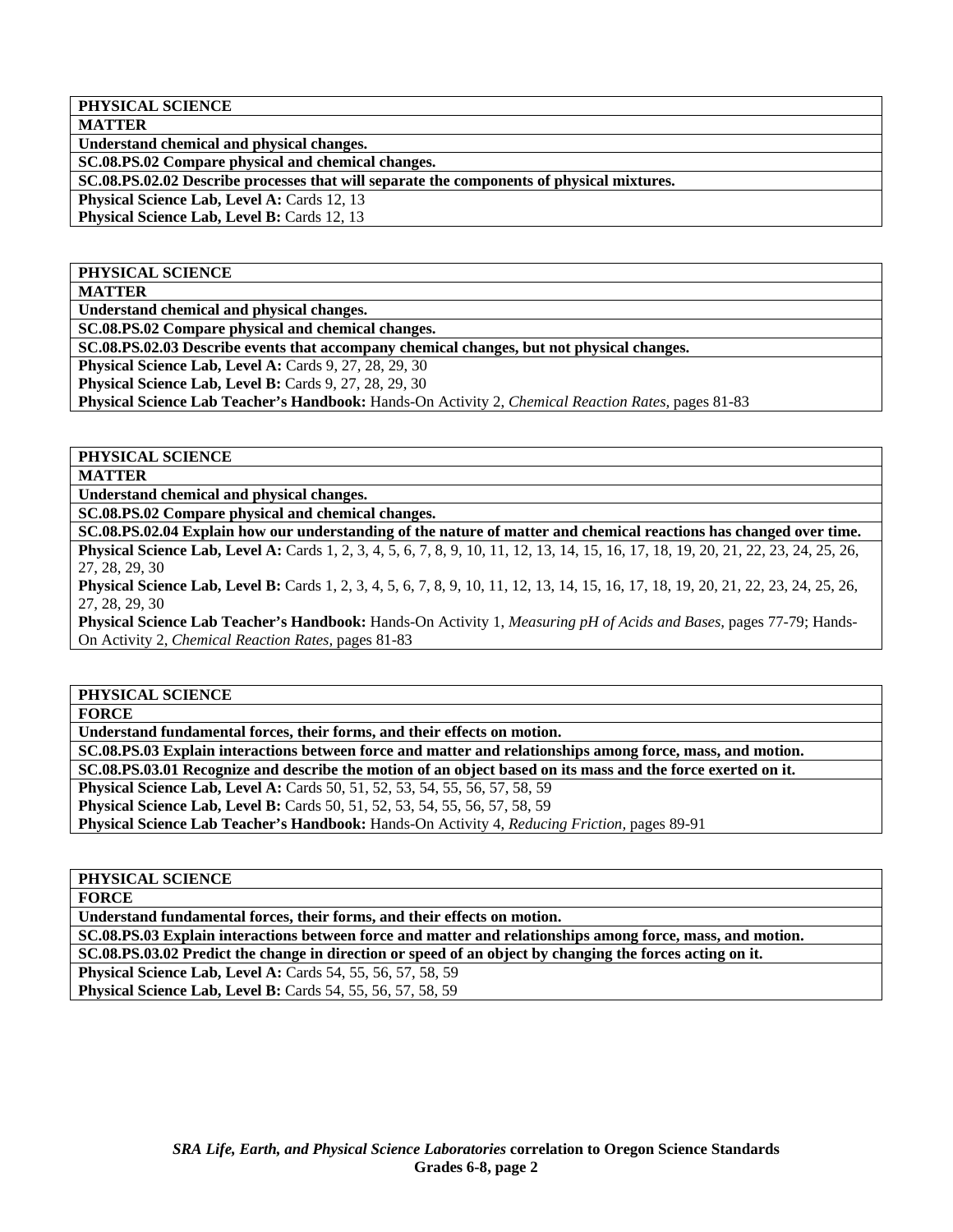#### **PHYSICAL SCIENCE**

**FORCE** 

**Understand fundamental forces, their forms, and their effects on motion.** 

**SC.08.PS.03 Explain interactions between force and matter and relationships among force, mass, and motion.** 

**SC.08.PS.03.03 Explain inertia.** 

**Physical Science Lab, Level A: Card 53** 

**Physical Science Lab, Level B: Card 53** 

#### **PHYSICAL SCIENCE**

**FORCE** 

**Understand fundamental forces, their forms, and their effects on motion.** 

**SC.08.PS.04 Recognize that every object exerts gravitational force on every other object.** 

**SC.08.PS.04.01 Describe the effect of gravitational force on objects at the Earth's surface.** 

**Physical Science Lab, Level A: Cards 57, 59** 

Physical Science Lab, Level B: Cards 57, 59

#### **PHYSICAL SCIENCE**

**ENERGY** 

**Understand energy, its transformations, and interactions with matter.** 

**SC.08.PS.05 Compare forms and behaviors of various types of energy.** 

**SC.08.PS.05.01 Distinguish between the forms of energy including heat, chemical, mechanical, and gravitational potential energy.** 

**Physical Science Lab, Level A:** Cards 36, 37, 39, 40, 41, 42, 45, 46, 47, 48, 49, 66, 67, 70

**Physical Science Lab, Level B:** Cards 36, 37, 39, 40, 41, 42, 45, 46, 47, 48, 49, 66, 67, 70

**Physical Science Lab Teacher's Handbook:** Hands-On Activity 5, *Making a Potato Battery,* pages 93-95

## **PHYSICAL SCIENCE**

**ENERGY** 

**Understand fundamental forces, their forms, and their effects on motion.** 

**SC.08.PS.06 Describe and explain various energy transfers and resulting transformations.** 

**SC.08.PS.06.01 Trace the flow of energy transformations in a system.** 

**Physical Science Lab, Level A:** Cards 36, 37, 38, 39, 40, 41, 42, 45, 46, 47, 48, 49, 66, 67, 70, 76

**Physical Science Lab, Level B:** Cards 36, 37, 38, 39, 40, 41, 42, 45, 46, 47, 48, 49, 66, 67, 70, 76

**Physical Science Lab Teacher's Handbook:** Hands-On Activity 5, *Making a Potato Battery,* pages 93-95

**PHYSICAL SCIENCE** 

**ENERGY** 

**Understand fundamental forces, their forms, and their effects on motion.** 

**SC.08.PS.06 Describe and explain various energy transfers and resulting transformations.** 

**SC.08.PS.06.02 Explain the principle that energy is conserved, neither created nor destroyed.** 

**Physical Science Lab, Level A: Card 37** 

**Physical Science Lab, Level B: Card 37** 

#### **PHYSICAL SCIENCE**

**ENERGY** 

**Understand fundamental forces, their forms, and their effects on motion.** 

**SC.08.PS.06 Describe and explain various energy transfers and resulting transformations.** 

**SC.08.PS.06.03 Identify how technological advances have changed humankind's use of energy.** 

**Physical Science Lab, Level A:** Cards 34, 36, 39, 40, 41, 46, 47, 48, 49, 68, 69, 70, 71, 72, 73, 76, 81, 84 **Physical Science Lab, Level B:** Cards 34, 36, 39, 40, 41, 46, 47, 48, 49, 68, 69, 70, 71, 72, 73, 76, 81, 84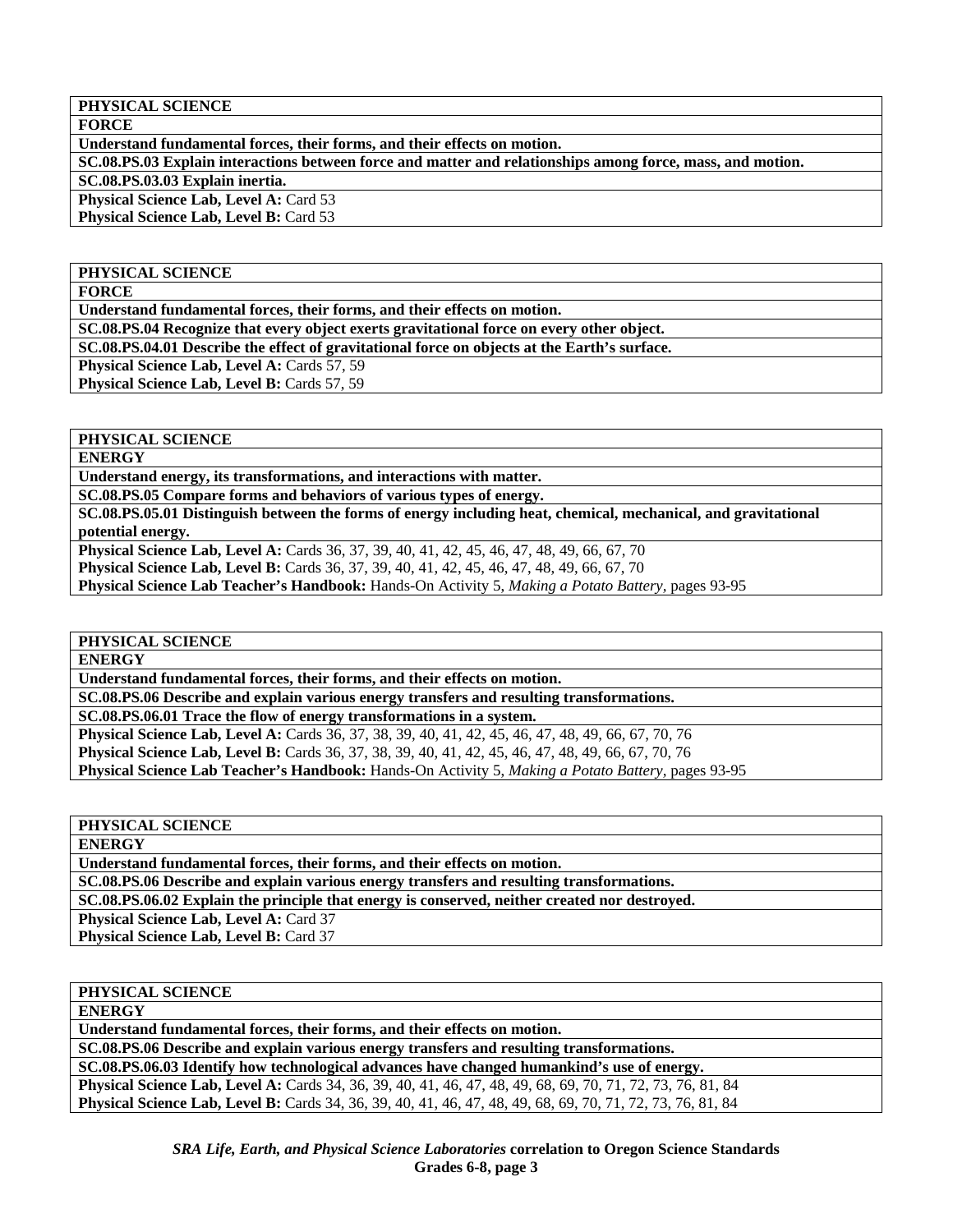#### **LIFE SCIENCE**

**ORGANISMS** 

**Understand the characteristics, structures, and functions of organisms.** 

**SC.08.LS.01 Describe and explain the relationship and interaction of organ systems.** 

**SC.08.LS.01.01 Identify organ systems at work during a particular activity and describe their effect on each other.** 

**Life Science Lab, Level A:** Cards 47, 48, 49, 50, 51, 52, 53, 54, 55, 56, 57, 58

**Life Science Lab, Level B:** Cards 47, 48, 49, 50, 51, 52, 53, 54, 55, 56, 57, 58

**Life Science Lab Teacher's Handbook:** Hands-On Activity 4, *Your Cardiovascular System,* pages 89-91

## **LIFE SCIENCE**

**ORGANISMS** 

**Understand the characteristics, structures, and functions of organisms.** 

**SC.08.LS.02 Describe and explain the structure and functions of an organism in terms of cells, tissues, and organs. SC.08.LS.02.01 Identify differences and similarities between plant and animal cells.** 

Life Science Lab, Level A: Cards 6, 7

Life Science Lab, Level B: Cards 6, 7

**Life Science Lab Teacher's Handbook:** Hands-On Activity 1, *Examining Cells,* pages 77-79

#### **LIFE SCIENCE**

**ORGANISMS** 

**Understand the characteristics, structures, and functions of organisms.** 

**SC.08.LS.02 Describe and explain the structure and functions of an organism in terms of cells, tissues, and organs. SC.08.LS.02.02 Recognize how structural differences among organisms at the cellular, tissue, and organ level are related to their habitat and life requirements.** 

Life Science Lab, Level A: Cards 6, 7, 8, 9, 11, 12, 13, 14, 15, 16, 17, 18, 19, 20, 21, 22, 23, 25, 26, 27, 28, 29, 30, 31, 32, 33, 34, 35, 36, 37, 38, 39, 40, 41, 44, 47, 48, 49, 50, 51, 52, 53, 54, 55, 56, 57, 58

Life Science Lab, Level B: Cards 6, 7, 8, 9, 11, 12, 13, 14, 15, 16, 17, 18, 19, 20, 21, 22, 23, 25, 26, 27, 28, 29, 30, 31, 32, 33, 34, 35, 36, 37, 38, 39, 40, 41, 44, 47, 48, 49, 50, 51, 52, 53, 54, 55, 56, 57, 58

**Life Science Lab Teacher's Handbook:** Hands-On Activity 1, *Examining Cells,* pages 77-79; Hands-On Activity 2, *Culturing Bacteria,* pages 81-83; Hands-On Activity 3, *Investigating Arthropods,* pages 85-87; Hands-On Activity 4, *Your Cardiovascular System,* pages 89-91

## **LIFE SCIENCE**

**ORGANISMS** 

**Understand the characteristics, structures, and functions of organisms.** 

**SC.08.LS.02 Describe and explain the structure and functions of an organism in terms of cells, tissues, and organs. SC.08.LS.02.03 Identify photosynthesis as the process by which plants use the energy from light to make sugars out of carbon dioxide and water, and that this food can be used immediately for fuel or materials or it may be stored for later use.** 

**Life Science Lab, Level A: Cards 7, 9, 16, 17, 76 Life Science Lab, Level B:** Cards 7, 9, 16, 17, 76

# **LIFE SCIENCE**

**ORGANISMS** 

**Understand the characteristics, structures, and functions of organisms.** 

**SC.08.LS.02 Describe and explain the structure and functions of an organism in terms of cells, tissues, and organs. SC.08.LS.02.04 Explain how our understanding of cells and microbes has changed over time.** 

**Life Science Lab, Level A: Cards 5, 6, 7, 8, 9, 10** 

**Life Science Lab, Level B: Cards 5, 6, 7, 8, 9, 10** 

**Life Science Lab Teacher's Handbook:** Hands-On Activity 1, *Examining Cells,* pages 77-79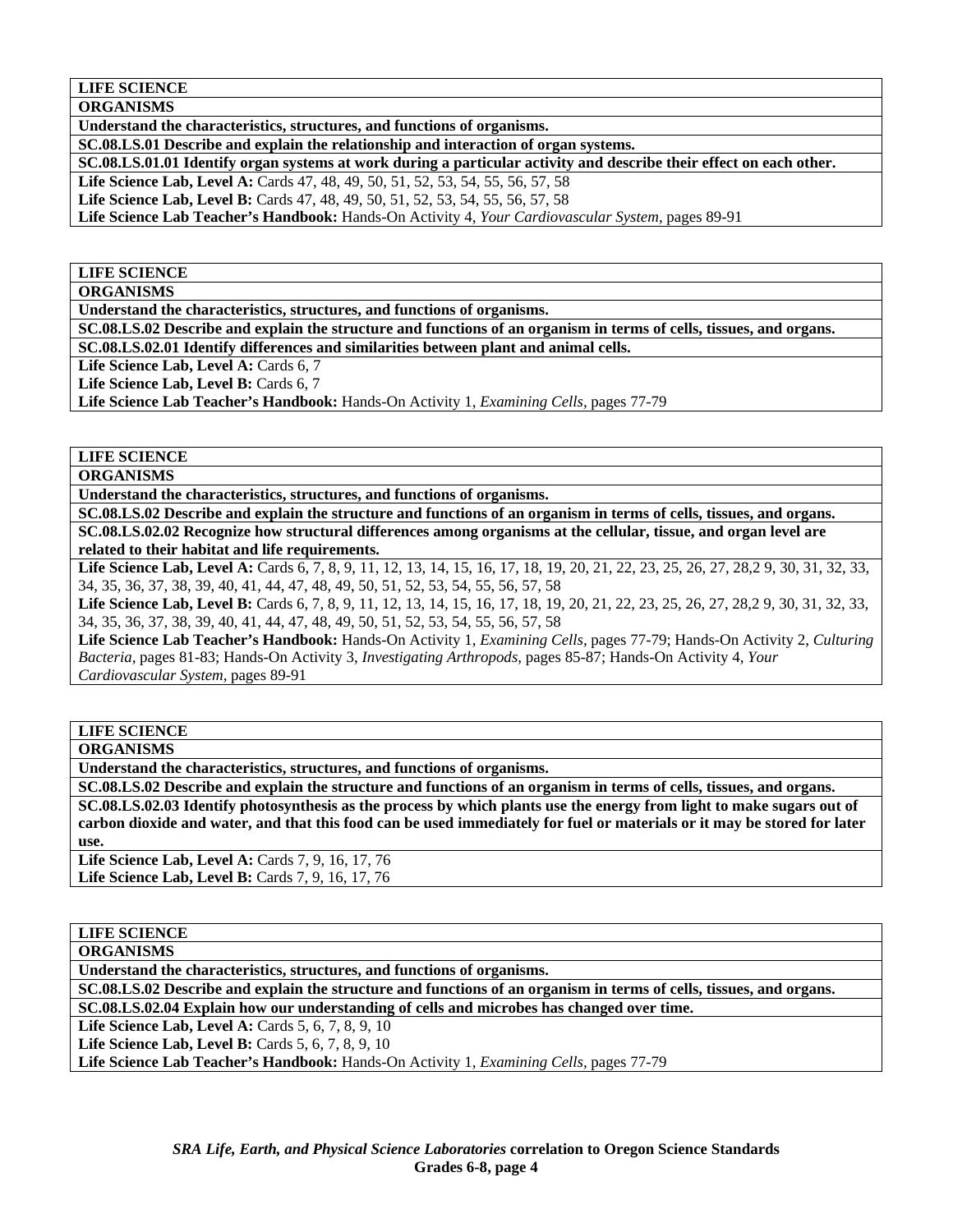**LIFE SCIENCE HEREDITY** 

**Understand the transmission of traits in living things.** 

**SC.08.LS.03 Describe how traits of an organism are passed from generation to generation.** 

**SC.08.LS.03.01 Distinguish between asexual and sexual reproduction.** 

**Life Science Lab, Level A: Cards 58, 60, 61** 

**Life Science Lab, Level B: Cards 58, 60, 61** 

## **LIFE SCIENCE**

**HEREDITY** 

**Understand the transmission of traits in living things.** 

**SC.08.LS.03 Describe how traits of an organism are passed from generation to generation.** 

**SC.08.LS.03.02 Identify traits inherited through genes and those resulting from interactions with the environment.** 

**Life Science Lab, Level A:** Cards 23, 24, 41, 43, 62, 63, 64, 65

**Life Science Lab, Level B:** Cards 23, 24, 41, 43, 62, 63, 64, 65

**LIFE SCIENCE** 

**HEREDITY** 

**Understand the transmission of traits in living things.** 

**SC.08.LS.03 Describe how traits of an organism are passed from generation to generation.** 

**SC.08.LS.03.03 Use simple laws of probability to predict patterns of heredity with the use of Punnett squares.** 

Life Science Lab, Level A: Cards 62, 63 Life Science Lab, Level B: Cards 62, 63

**LIFE SCIENCE** 

**HEREDITY** 

**Understand the transmission of traits in living things.** 

**SC.08.LS.03 Describe how traits of an organism are passed from generation to generation.** 

**SC.08.LS.03.04 Explain how our understanding of heredity has changed over time.** 

Life Science Lab, Level A: Cards 62, 63, 64, 65, 66, 67, 69

Life Science Lab, Level B: Cards 62, 63, 64, 65, 66, 67, 69

**LIFE SCIENCE** 

**DIVERSITY/INTERDEPENDENCE** 

**Understand the relationships among living things and between living things and their environments.** 

**SC.08.LS.04 Identify and describe the factors that influence or change the balance of populations in their environment. SC.08.LS.04.01 Identify that sunlight is the major source of energy in most ecosystems and that energy then passes from organism to organism in food webs.** 

**Life Science Lab, Level A:** Cards 7, 9, 13, 16, 17, 76, 77

**Life Science Lab, Level B:** Cards 7, 9, 13, 16, 17, 76, 77

**Life Science Lab Teacher's Handbook:** Hands-On Activity 6, *How Much Does Energy Cost?,* pages 97-99

**LIFE SCIENCE** 

**DIVERSITY/INTERDEPENDENCE** 

**Understand the relationships among living things and between living things and their environments.** 

**SC.08.LS.04 Identify and describe the factors that influence or change the balance of populations in their environment. SC.08.LS.04.02 Identify populations of organisms within an ecosystem by the function that they serve.** 

**Life Science Lab, Level A:** Cards 71, 72, 73, 74, 75, 76, 77

**Life Science Lab, Level B:** Cards 71, 72, 73, 74, 75, 76, 77

**Life Science Lab Teacher's Handbook:** Hands-On Activity 6, *How Much Does Energy Cost?,* pages 97-99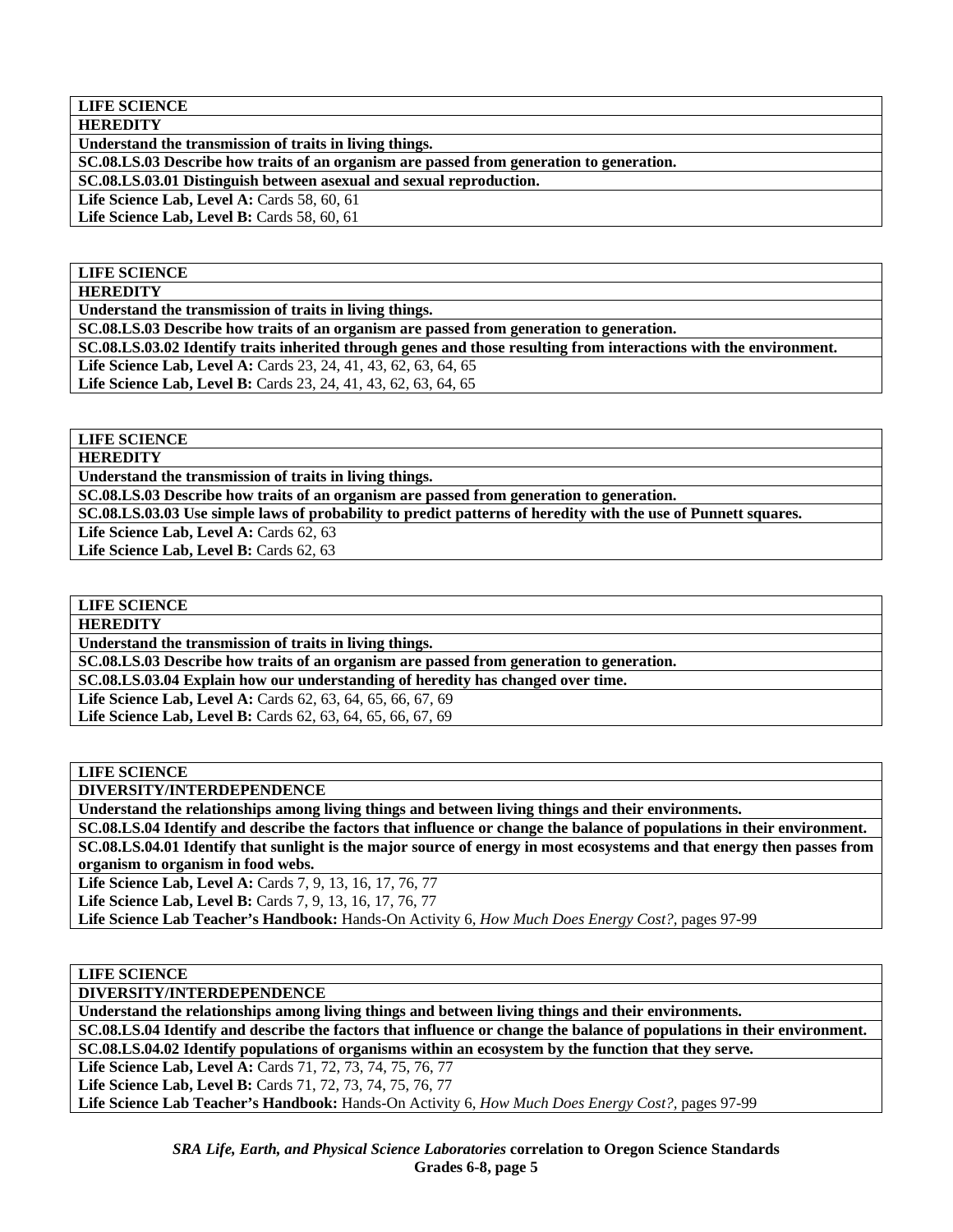**LIFE SCIENCE** 

**DIVERSITY/INTERDEPENDENCE** 

**Understand the relationships among living things and between living things and their environments.** 

**SC.08.LS.04 Identify and describe the factors that influence or change the balance of populations in their environment. SC.08.LS.04.03 Differentiate between relationships among organisms including predator-prey, producer-consumer, and parasite-host.** 

Life Science Lab, Level A: Cards 73, 74, 76, 77 **Life Science Lab, Level B: Cards 73, 74, 76, 77** 

**LIFE SCIENCE** 

**DIVERSITY/INTERDEPENDENCE** 

**Understand the relationships among living things and between living things and their environments.** 

**SC.08.LS.04 Identify and describe the factors that influence or change the balance of populations in their environment. SC.08.LS.04.04 Explain the importance of niche to an organism's ability to avoid direct competition for resources.**  Life Science Lab, Level A: Card 75

Life Science Lab, Level B: Card 75

**LIFE SCIENCE** 

**DIVERSITY/INTERDEPENDENCE** 

**Understand the relationships among living things and between living things and their environments. SC.08.LS.05 Describe and explain the theory of natural selection as a mechanism for evolution.** 

**SC.08.LS.05.01 Identify and explain how random variations in species can be preserved through natural selection.** 

Life Science Lab, Level A: Cards 65, 66, 67

Life Science Lab, Level B: Cards 65, 66, 67

**LIFE SCIENCE** 

**DIVERSITY/INTERDEPENDENCE** 

**Understand the relationships among living things and between living things and their environments.** 

**SC.08.LS.05 Describe and explain the theory of natural selection as a mechanism for evolution.** 

**SC.08.LS.05.02 Describe how animal and plant structures adapt to environmental change.** 

Life Science Lab, Level A: Cards 23, 41, 64, 65, 66, 67 Life Science Lab, Level B: Cards 23, 41, 64, 65, 66, 67

## **EARTH and SPACE SCIENCE**

**THE DYNAMIC EARTH** 

**Understand the properties and limited availability of the materials which make up the Earth.** 

**SC.08.ES.01 Recognize that Earth materials are limited, and explore strategies for addressing this problem.** 

**SC.08.ES.01.01 Identify ways in which various resources can be recycled and reused.** 

Earth Science Lab, Level A: Cards 87, 88 **Earth Science Lab, Level B: Cards 87, 88** 

**EARTH and SPACE SCIENCE** 

**THE DYNAMIC EARTH** 

**Understand changes occurring within the lithosphere, hydrosphere, and atmosphere of the Earth.** 

**SC.08.ES.02 Explain the water cycle and its relationship to weather and climatic patterns.** 

**SC.08.ES.02.01 Explain the water cycle.** 

**Earth Science Lab, Level A: Cards 47, 48, 49** Earth Science Lab, Level B: Cards 47, 48, 49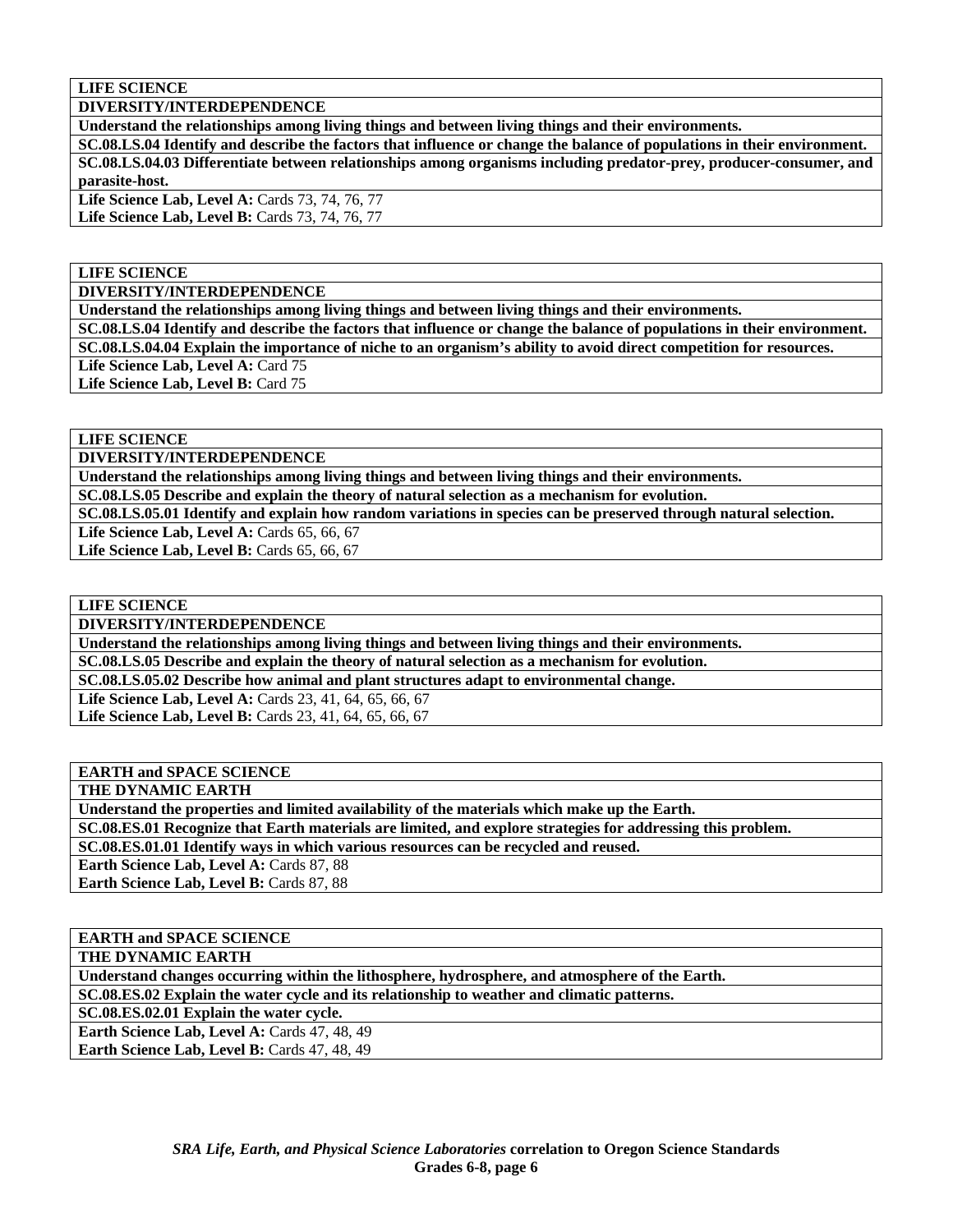**EARTH and SPACE SCIENCE** 

**THE DYNAMIC EARTH** 

**Understand changes occurring within the lithosphere, hydrosphere, and atmosphere of the Earth. SC.08.ES.02 Explain the water cycle and its relationship to weather and climatic patterns.** 

**SC.08.ES.02.02 Identify factors that cause or affect weather patterns.** 

**Earth Science Lab, Level A:** Cards 37, 38, 39, 40, 41, 42, 43, 44, 45, 46, 47, 48, 49, 50, 51, 52, 53, 54, 55, 56, 57, 58, 59, 60, 61

**Earth Science Lab, Level B:** Cards 37, 38, 39, 40, 41, 42, 43, 44, 45, 46, 47, 48, 49, 50, 51, 52, 53, 54, 55, 56, 57, 58, 59, 60, 61

**Earth Science Lab Teacher's Handbook:** Hands-On Activity 5, *What is in the Air?,* pages 89-91; Hands-On Activity 6, *Modeling a Tornado,* pages 93-95

**EARTH and SPACE SCIENCE** 

**THE DYNAMIC EARTH** 

**Understand changes occurring within the lithosphere, hydrosphere, and atmosphere of the Earth. SC.08.ES.02 Explain the water cycle and its relationship to weather and climatic patterns.** 

**SC.08.ES.02.03 Identify factors that affect the rate of evaporation, condensation, and cloud formation.** 

**Earth Science Lab, Level A: Cards 44, 45, 46, 47, 48, 49, 52, 53, 54, 56, 57** 

**Earth Science Lab, Level B:** Cards 44, 45, 46, 47, 48, 49, 52, 53, 54, 56, 57

**EARTH and SPACE SCIENCE** 

**THE DYNAMIC EARTH** 

**Understand changes occurring within the lithosphere, hydrosphere, and atmosphere of the Earth.** 

**SC.08.ES.02 Explain the water cycle and its relationship to weather and climatic patterns.** 

**SC.08.ES.02.04 Identify the difference between weather and climate.** 

**Earth Science Lab, Level A: Cards 43, 55, 56, 57, 58, 60** 

**Earth Science Lab, Level B:** Cards 43, 55, 56, 57, 58, 60

**EARTH and SPACE SCIENCE** 

**THE DYNAMIC EARTH** 

**Understand changes occurring within the lithosphere, hydrosphere, and atmosphere of the Earth.** 

**SC.08.ES.02 Explain the water cycle and its relationship to weather and climatic patterns.** 

**SC.08.ES.02.05 Explain how geography affects climate.** 

**Earth Science Lab, Level A: Cards 56, 57, 58, 60 Earth Science Lab, Level B: Cards 56, 57, 58, 60** 

**EARTH and SPACE SCIENCE** 

**THE DYNAMIC EARTH** 

**Understand changes occurring within the lithosphere, hydrosphere, and atmosphere of the Earth.** 

**SC.08.ES.03 Describe the Earth's structure and how it changes over time.** 

**SC.08.ES.03.01 Recognize the solid Earth is layered with a lithosphere, a hot convecting mantle, and a dense metallic core.** 

**Earth Science Lab, Level A: Cards 1, 2 Earth Science Lab, Level B: Cards 1, 2**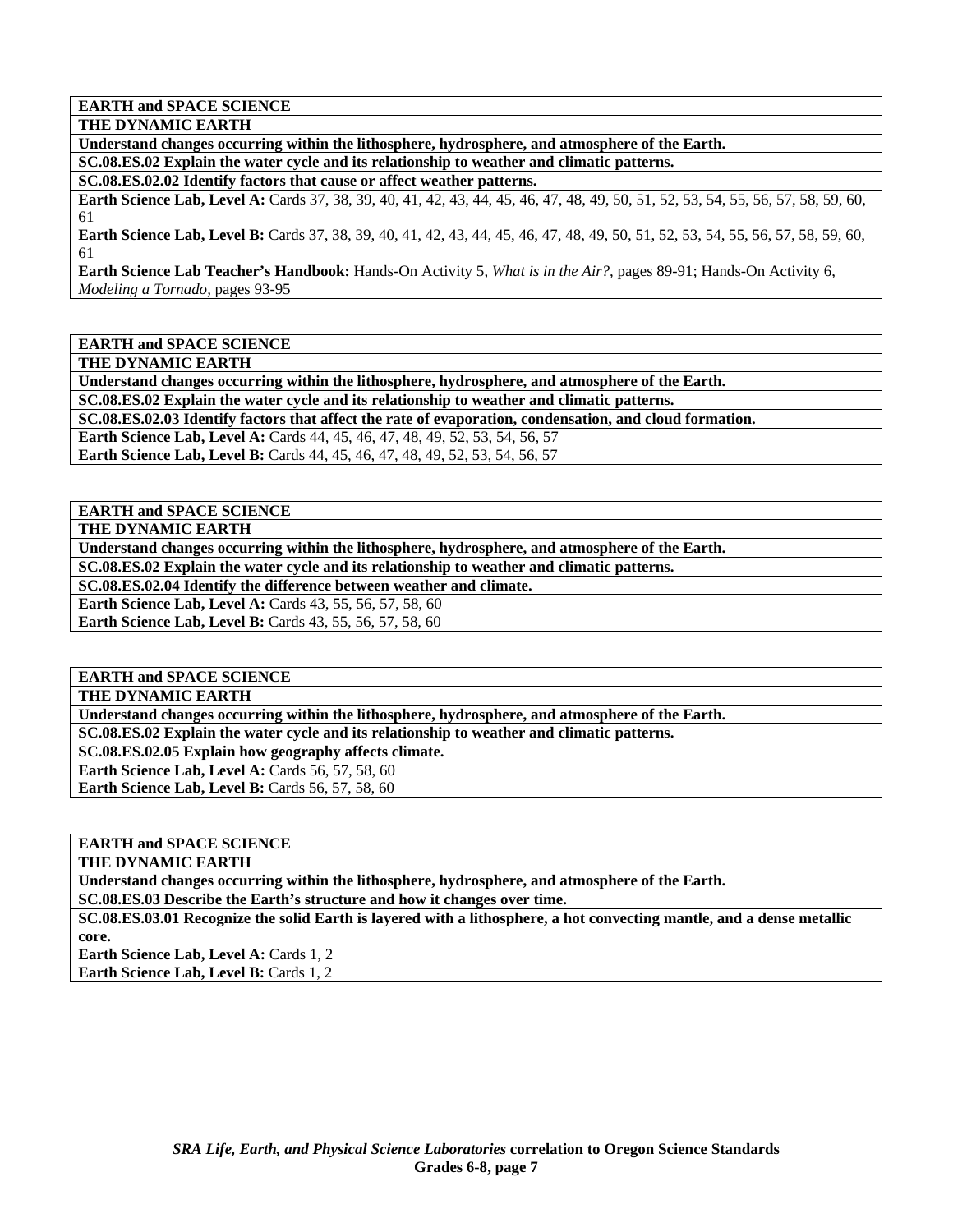**EARTH and SPACE SCIENCE** 

**THE DYNAMIC EARTH** 

**Understand changes occurring within the lithosphere, hydrosphere, and atmosphere of the Earth. SC.08.ES.03 Describe the Earth's structure and how it changes over time.** 

**SC.08.ES.03.02 Identify the processes that result in different kinds of landforms. Earth Science Lab, Level A:** Cards 2, 10, 11, 12, 13, 14, 15, 16, 17, 21, 22, 24, 25, 26, 27, 28, 88 **Earth Science Lab, Level B:** Cards 2, 10, 11, 12, 13, 14, 15, 16, 17, 21, 22, 24, 25, 26, 27, 28, 88

**Earth Science Lab Teacher's Handbook:** Hands-On Activity 2, *Plate Boundaries in Action,* pages 77-79

**EARTH and SPACE SCIENCE** 

**THE DYNAMIC EARTH** 

**Understand changes occurring within the lithosphere, hydrosphere, and atmosphere of the Earth.** 

**SC.08.ES.03 Describe the Earth's structure and how it changes over time.** 

**SC.08.ES.03.03 Identify factors affecting water flow, soil erosion, and deposition.** 

**Earth Science Lab, Level A:** Cards 23, 24, 25, 26, 27, 28, 29

**Earth Science Lab, Level B:** Cards 23, 24, 25, 26, 27, 28, 29

**EARTH and SPACE SCIENCE** 

**THE DYNAMIC EARTH** 

**Understand changes occurring within the lithosphere, hydrosphere, and atmosphere of the Earth.** 

**SC.08.ES.03 Describe the Earth's structure and how it changes over time.** 

**SC.08.ES.03.04 Given examples of landform changes that occur at different rates.** 

**Earth Science Lab, Level A:** Cards 9, 10, 11, 12, 13, 14, 15, 16, 17, 22, 24, 25, 26, 27, 28, 88

**Earth Science Lab, Level B:** Cards 9, 10, 11, 12, 13, 14, 15, 16, 17, 22, 24, 25, 26, 27, 28, 88

**Earth Science Lab Teacher's Handbook:** Hands-On Activity 2, *Plate Boundaries in Action,* pages 77-79

**EARTH and SPACE SCIENCE** 

**THE DYNAMIC EARTH** 

**Understand changes occurring within the lithosphere, hydrosphere, and atmosphere of the Earth.** 

**SC.08.ES.03 Describe the Earth's structure and how it changes over time.** 

**SC.08.ES.03.05 Describe the evidence for and the development of the theory of plate tectonics.** 

**Earth Science Lab, Level A: Cards 2, 10, 11, 12, 13, 14, 15, 16, 17, 88** 

**Earth Science Lab, Level B:** Cards 2, 10, 11, 12, 13, 14, 15, 16, 17, 88

**Earth Science Lab Teacher's Handbook:** Hands-On Activity 2, *Plate Boundaries in Action,* pages 77-79

**EARTH and SPACE SCIENCE** 

**THE DYNAMIC EARTH** 

**Understand changes occurring within the lithosphere, hydrosphere, and atmosphere of the Earth.** 

**SC.08.ES.03 Describe the Earth's structure and how it changes over time.** 

**SC.08.ES.03.06 Explain the rock cycle in terms of constructive (crustal deformation, volcanic eruption, and sediment deposition) and destructive (weathering and erosion) forces in land formation.** 

**Earth Science Lab, Level A:** Cards 6, 7, 8, 9, 17, 22, 24, 25, 26, 27, 28, 29, 88 **Earth Science Lab, Level B:** Cards 6, 7, 8, 9, 17, 22, 24, 25, 26, 27, 28, 29, 88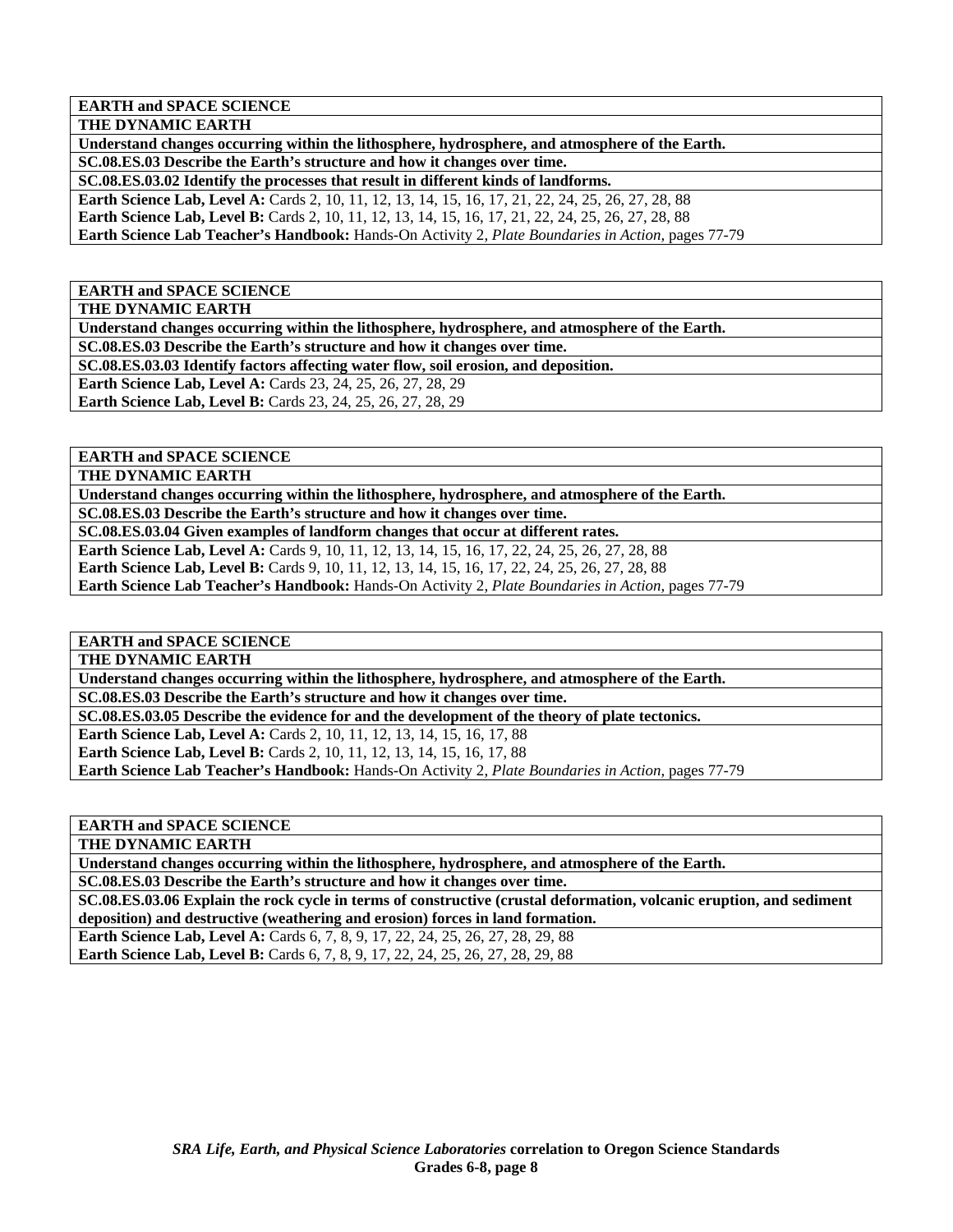**EARTH and SPACE SCIENCE** 

**THE DYNAMIC EARTH** 

**Understand changes occurring within the lithosphere, hydrosphere, and atmosphere of the Earth.** 

**SC.08.ES.03 Describe the Earth's structure and how it changes over time.** 

**SC.08.ES.03.07 Describe that the total amount of Earth material stays the same as its forms change in the rock cycle. Earth Science Lab, Level A: Cards 6, 7, 8, 9** 

Earth Science Lab, Level B: Cards 6, 7, 8, 9

## **EARTH and SPACE SCIENCE**

**The Earth in Space** 

**Understand the Earth's place in the solar system and the universe.** 

**SC.08.ES.04 Explain the relationship of the Earth's motion to the day, season, year, phases of the moon, and eclipses. SC.08.ES.04.01 Explain the relations between the cycle of seasons and the tilt of the Earth on its axis.** 

**Earth Science Lab, Level A: Cards 55, 62** 

**Earth Science Lab, Level B: Cards 55, 62** 

#### **SCIENTIFIC INQUIRY**

**FORMULATING THE QUESTION/HYPOTHESIS** 

**Formulate and express scientific questions or hypotheses to be investigated.** 

**SC.08.SI.01 Based on observations and scientific concepts, ask questions or form hypotheses that can be explored through scientific investigations.** 

**Life Science Lab Teacher's Handbook:** Hands-On Activity 1, *Examining Cells,* pages 77-79; Hands-On Activity 2, *Culturing Bacteria,* pages 81-83; Hands-On Activity 3, *Investigating Arthropods,* pages 85-87; Hands-On Activity 4, *Your Cardiovascular System,* pages 89-91; Hands-On Activity 5, *Making Fossils,* pages 93-95; Hands-On Activity 6, *How Much Does Energy Cost?,* pages 97-99; Hands-On Activity 7, *The Effects of Acid Rain,* pages 101-103

**Earth Science Lab Teacher's Handbook:** Hands-On Activity 1, *Identifying Minerals with the Mohs Scale,* pages 73-75; Hands-On Activity 2, *Plate Boundaries in Action,* pages 77-79; Hands-On Activity 3, *Interpreting a Topographic Map,* pages 81-83; Hands-On Activity 4, *Using Sound Waves,* pages 85-87; Hands-On Activity 5, *What is in the Air?,* pages 89-91; Hands-On Activity 6, *Modeling a Tornado,* pages 93-95; Hands-On Activity 7, *Sizes in the Solar System,* pages 97-99; Hands-On Activity 8, *Temperature, Salinity, and Water Density,* pages 101-103

**Physical Science Lab Teacher's Handbook:** Hands-On Activity 1, *Measuring pH of Acids and Bases,* pages 77-79; Hands-On Activity 2, *Chemical Reaction Rates,* pages 81-83; Hands-On Activity 3, *Energy Conversion,* pages 85-87; Hands-On Activity 4, *Reducing Friction,* pages 89-91; Hands-On Activity 5, *Making a Potato Battery,* pages 93-95; Hands-On Activity 6, *Making Sound,* pages 97-99

**Classroom Resource CD-ROM:** Writing Strategy 8, 15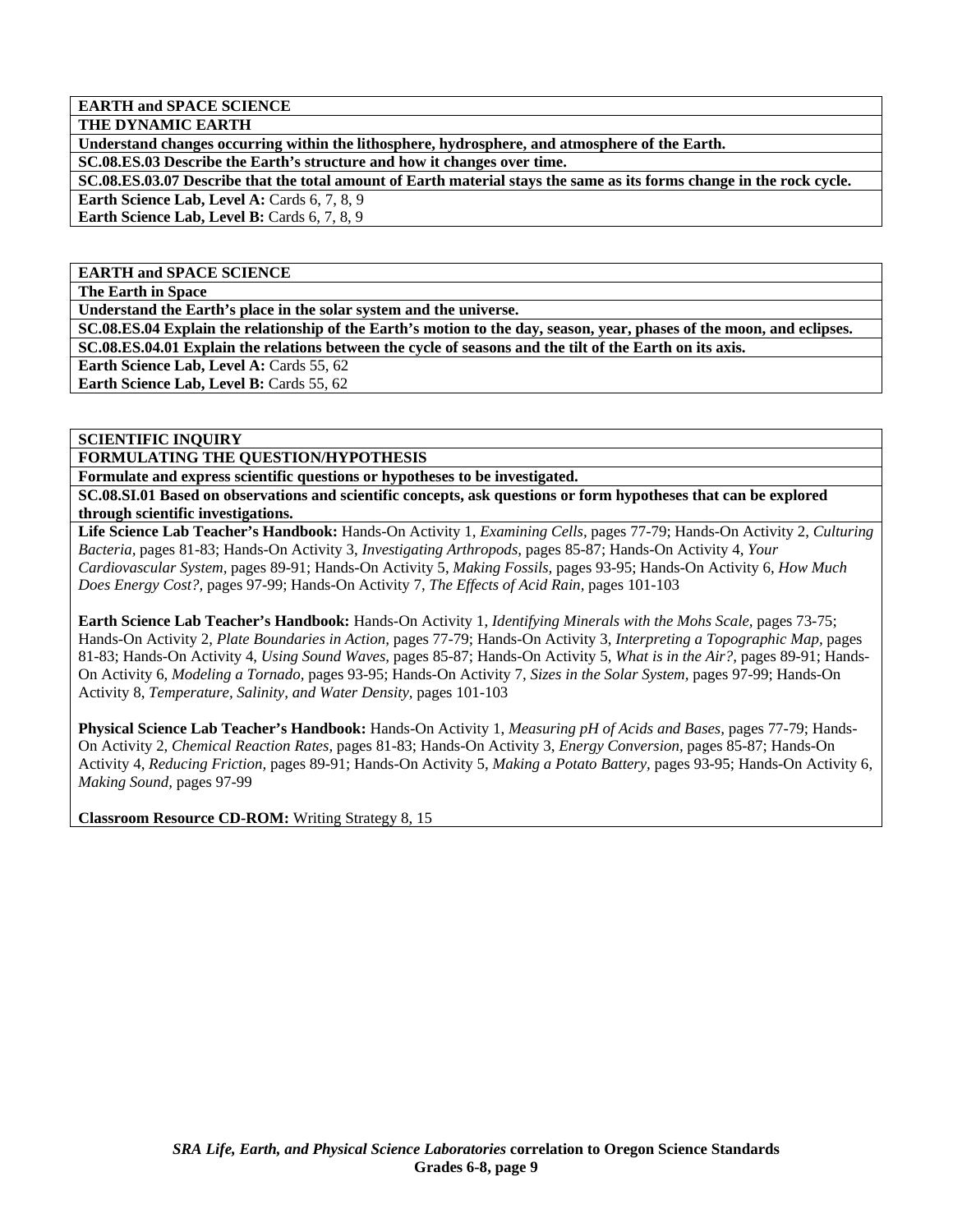## **SCIENTIFIC INQUIRY**

**DESIGNING THE INVESTIGATION** 

**Design safe and ethical scientific investigations to address questions or hypotheses.** 

**SC.08.SI.02 Design a scientific investigation to address questions or hypotheses.** 

**Life Science Lab Teacher's Handbook:** Hands-On Activity 1, *Examining Cells,* pages 77-79; Hands-On Activity 2, *Culturing Bacteria,* pages 81-83; Hands-On Activity 3, *Investigating Arthropods,* pages 85-87; Hands-On Activity 4, *Your Cardiovascular System,* pages 89-91; Hands-On Activity 5, *Making Fossils,* pages 93-95; Hands-On Activity 6, *How Much Does Energy Cost?,* pages 97-99; Hands-On Activity 7, *The Effects of Acid Rain,* pages 101-103

**Earth Science Lab Teacher's Handbook:** Hands-On Activity 1, *Identifying Minerals with the Mohs Scale,* pages 73-75; Hands-On Activity 2, *Plate Boundaries in Action,* pages 77-79; Hands-On Activity 3, *Interpreting a Topographic Map,* pages 81-83; Hands-On Activity 4, *Using Sound Waves,* pages 85-87; Hands-On Activity 5, *What is in the Air?,* pages 89-91; Hands-On Activity 6, *Modeling a Tornado,* pages 93-95; Hands-On Activity 7, *Sizes in the Solar System,* pages 97-99; Hands-On Activity 8, *Temperature, Salinity, and Water Density,* pages 101-103

**Physical Science Lab Teacher's Handbook:** Hands-On Activity 1, *Measuring pH of Acids and Bases,* pages 77-79; Hands-On Activity 2, *Chemical Reaction Rates,* pages 81-83; Hands-On Activity 3, *Energy Conversion,* pages 85-87; Hands-On Activity 4, *Reducing Friction,* pages 89-91; Hands-On Activity 5, *Making a Potato Battery,* pages 93-95; Hands-On Activity 6, *Making Sound,* pages 97-99

**Classroom Resource CD-ROM:** Writing Strategy 8, 15

#### **SCIENTIFIC INQUIRY**

**COLLECTING AND PRESENTING DATA** 

**Conduct procedures to collect, organize, and display scientific data.** 

**SC.08.SI.03 Collect, organize, and display sufficient data to support analysis.** 

**Life Science Lab Teacher's Handbook:** Hands-On Activity 3, *Investigating Arthropods,* pages 85-87; Hands-On Activity 4, *Your Cardiovascular System,* pages 89-91; Hands-On Activity 5, *Making Fossils,* pages 93-95; Hands-On Activity 6, *How Much Does Energy Cost?,* pages 97-99; Hands-On Activity 7, *The Effects of Acid Rain,* pages 101-103

**Earth Science Lab Teacher's Handbook:** Hands-On Activity 1, *Identifying Minerals with the Mohs Scale,* pages 73-75; Hands-On Activity 3, *Interpreting a Topographic Map,* pages 81-83; Hands-On Activity 5, *What is in the Air?,* pages 89-91; Hands-On Activity 8, *Temperature, Salinity, and Water Density,* pages 101-103

**Physical Science Lab Teacher's Handbook:** Hands-On Activity 1, *Measuring pH of Acids and Bases,* pages 77-79; Hands-On Activity 2, *Chemical Reaction Rates,* pages 81-83; Hands-On Activity 3, *Energy Conversion,* pages 85-87; Hands-On Activity 4, *Reducing Friction,* pages 89-91; Hands-On Activity 6, *Making Sound,* pages 97-99

**Classroom Resource CD-ROM:** Writing Strategy 22, 24